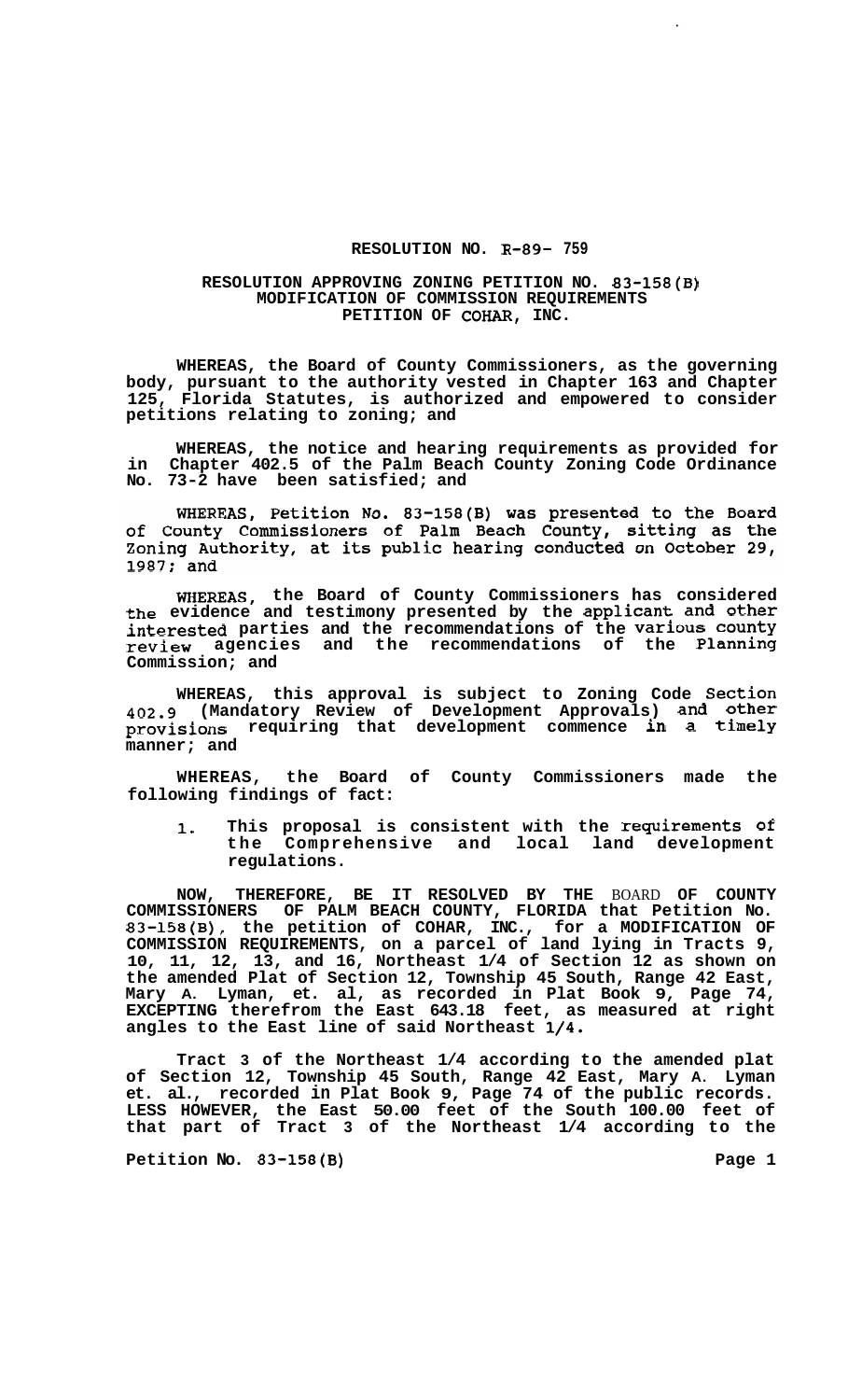**amended plat of Section 12, Township 45 South, Range 42 East, Mary A Lyman et al., recorded in Plat Book 9, Page 74, public records, lying within the North 240.00 feet of said Section 12 (All dimensions measured at right angles): and** 

**SUBJECT TO a non-exclusive right-of-way and easement for the purpose of establishing, installing, laying, maintaining and operating telephone and electric power cables and appurtenances therein and for the purpose of vehicular and pedestrian way of access, ingress, egress and regress between Hypoluxo Road on the North and the hereinabove excepted land described above on the South. Such right-of-way and easement being on, in, under, over, through and across the East 20.00 feet of that part of Tract 3 of the Northeast 1/4 according to the amended plat of Section 12, Township 45 South, Range 42 East, Mary A. Lyman et. al., recorded in Plat Book 9, Page 74, lying within the North 140.00 feet of**  located on the south side of Hypoluxo Road, approximately .2 mile **east of Military Trail (S.R. 809), in a RS-Single Family Residential Zoning District, was approved as advertised, subject to the following conditions:** 

- **1. Petitioner shall comply with all conditions of previous approvals unless expressly modified herein.**
- **2. Condition No. 2 of Resolution No. 84-355 which presently reads as follows:**

**''The developer shall complete the 4-lane median divided section of Hypoluxo Road from it's present terminus West of Lawrence Road West to a point 200 feet West of the intersection of Hypoluxo Road and Military Trail including the appropriate tapers, per the County Engineer's approval. This construction shall be completed prior to the issuance of 100 building permits, or within 12 months of Special Exception approval whichever shall first occur. Credit shall be applied toward the "Fair Share" impact fees based upon a certified cost estimate for this road construction."** 

**hereby amended to read as follows:** 

**'#The property owner shall fund the construction of Hypoluxo Road as a 4-lane median divided section (expandable to 6 lanes) from the existing 4 lane terminus east of Military Trail to a point 200 feet west of the west right of way line of Military Trail plus the appropriate tapers. The amount of funding shall be approved by the County Engineer based upon a certified cost estimate by the developer's engineer. Funding of the roadway shall include cost of Plans, the cost of piping of the Lake Worth Drainage District's Canal adjacent to Hypoluxo Road and all construction** 

Petition No. 83-158(B) **Page 2 Page 2**